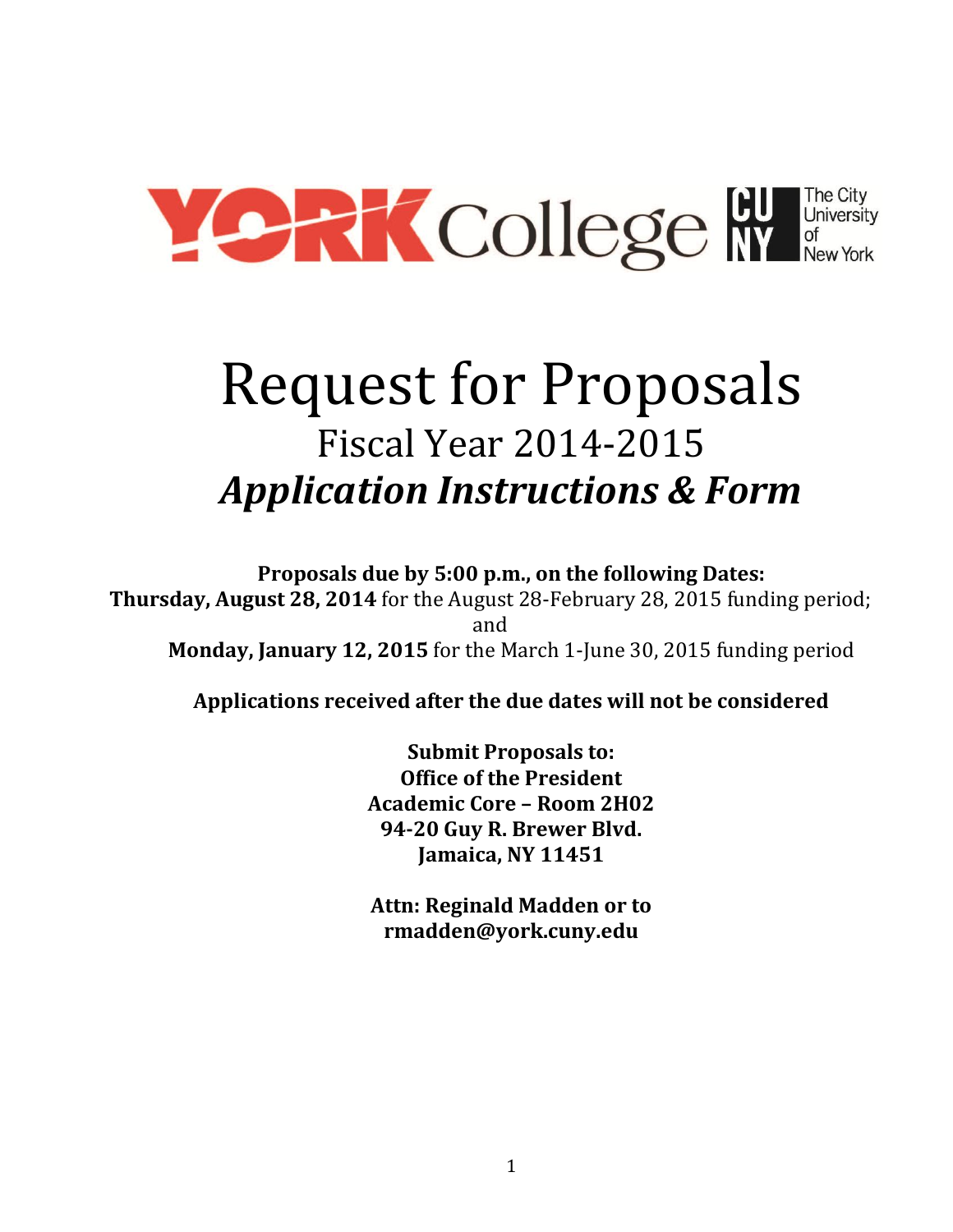# **Proposal Cover Page – York College – RFP Fiscal Year 2014-2015**

Office of the President, AC- Room 2H02 Attn: Reginald Madden 94-20 Guy R. Brewer Blvd., Jamaica, NY 11451

## **DUE: By 5:00 p.m. on due dates noted below. Late submissions will not be accepted.**

| <b>York College</b>                                                                                                                                                     | <b>Request for Funding Proposal</b> |                                                                                                                                                                       |                        |
|-------------------------------------------------------------------------------------------------------------------------------------------------------------------------|-------------------------------------|-----------------------------------------------------------------------------------------------------------------------------------------------------------------------|------------------------|
| <b>Auxiliary Enterprises</b>                                                                                                                                            | 2014-2015                           |                                                                                                                                                                       | City University of Nev |
| <b>Applicant Organization/Individual</b>                                                                                                                                |                                     |                                                                                                                                                                       |                        |
| Project/Program Title:                                                                                                                                                  |                                     |                                                                                                                                                                       |                        |
| Project/Program Date:                                                                                                                                                   |                                     |                                                                                                                                                                       |                        |
| Primary Contact and Title:                                                                                                                                              |                                     |                                                                                                                                                                       |                        |
| Department/Organization:                                                                                                                                                |                                     |                                                                                                                                                                       |                        |
| Telephone:<br>E-Mail Address:                                                                                                                                           |                                     |                                                                                                                                                                       |                        |
| <b>Project/Program Profile</b>                                                                                                                                          |                                     |                                                                                                                                                                       |                        |
| <b>Total Amount Requested:</b><br>\$<br>(Please attach a Line-Item budget)                                                                                              | П<br>П                              | Academic Success and Graduation<br>Student Retention/Recruitment/Advisement<br>Freshman Year Initiative<br><b>Environmental Sustainability (Green</b><br>Initiatives) |                        |
| <b>Application Submission Checklist:</b>                                                                                                                                |                                     |                                                                                                                                                                       |                        |
| Each Proposal must be submitted with the following:<br>Proposal Cover Page (this form)<br>$\mathbf{L}$<br>Project/Program Summary<br>П<br>Line-Item Budget Request<br>П |                                     |                                                                                                                                                                       |                        |
| Applications that do not contain all of the required documentation listed above will<br>not be accepted for review.                                                     |                                     |                                                                                                                                                                       |                        |
| <b>Printed Name of Department Head:</b>                                                                                                                                 |                                     | Title:                                                                                                                                                                |                        |
| Signature:                                                                                                                                                              |                                     | Date:                                                                                                                                                                 |                        |

| <b>Application Due Dates</b> | <b>Notification Dates</b>   | <b>Funding Periods</b>                   |
|------------------------------|-----------------------------|------------------------------------------|
| Thursday, August 28, 2014    | <b>Rolling Notification</b> | <b>August 27, 2014-February 28, 2015</b> |
| Monday, January 12, 2015     | Monday, January 19, 2015    | March 1, 2015-June 30, 2015              |

## **Applications that are received after the above due dates will not be considered.**

If there are any questions, please contact Reginald Madden at rmadden@york.cuny.edu or at extension 2350.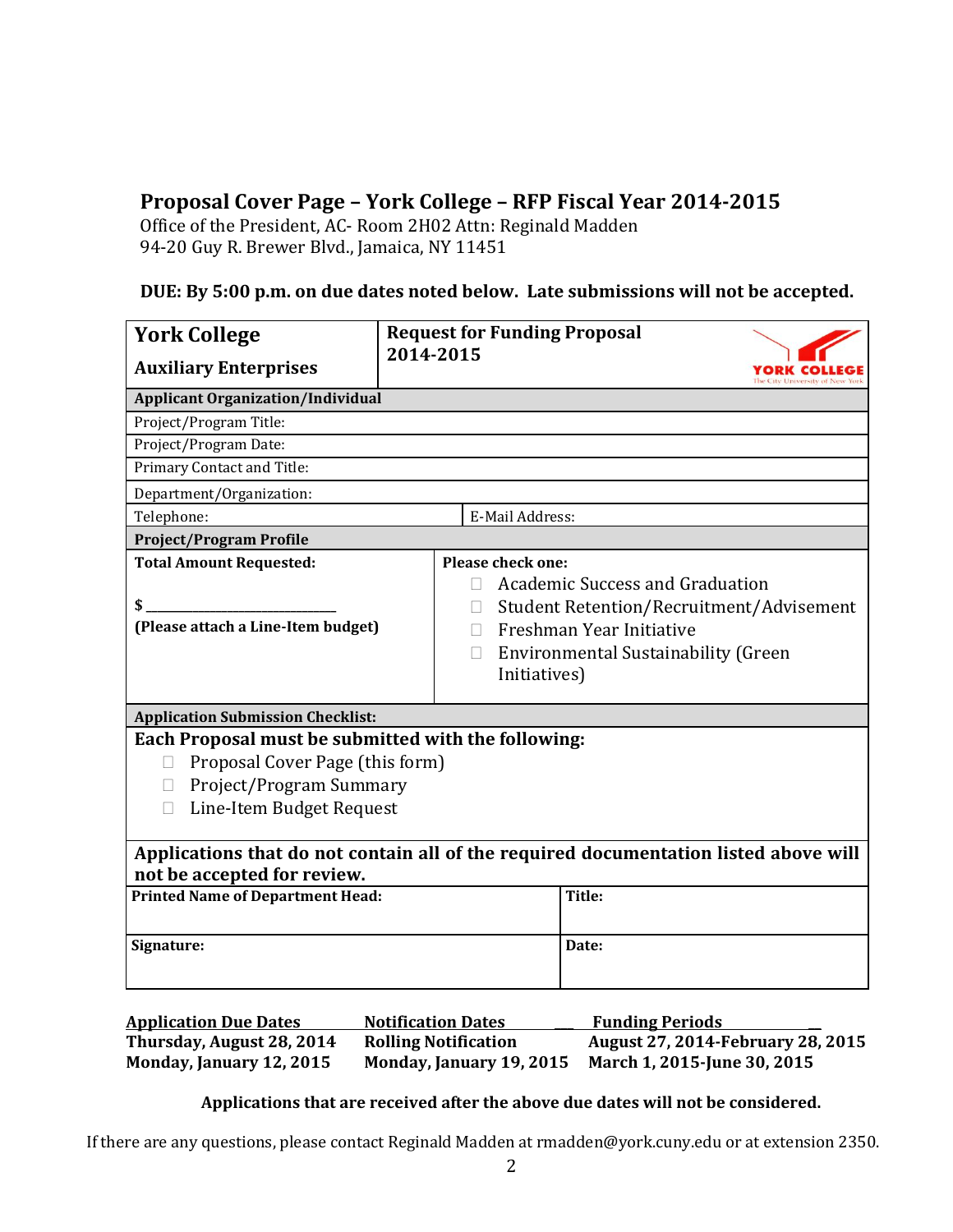# **YORK COLLEGE AUXILIARY Enterprises Corporation Request for Funding Proposal DOCUMENT FORMAT REQUIREMENTS**

- The Project/Program Summary <u>must</u> consist of no more than two (2) typewritten pages.
- A minimum of 10-point font with single-spaced lines and one-inch margins.
- Only include information requested (no leaflets, promotional materials, flyers, etc.).
- Include only one set of the information requested copies are not necessary.
- Do not use any special folders or bindings to enhance the presentation of your proposal.

## **DOCUMENT CONTENT REQUIREMENTS**

## **The Proposal Summary should include the following information:**

- 1. **Project Request:** Briefly summarize the nature and scope of the project/program for which you are submitting a funding request. This includes, but is not limited to, the major goals and objectives of this project/program.
- 2. **Project Participants:** Provide a brief summary of who is expected to participate and be involved in the project/proposal.
- 3. **Project Impact:** Please describe how the project/program will benefit its participants and/or the college community.

## **LINE ITEM BUDGET**

Please provide a line item budget that includes the dollar amounts of all components required to complete each project/program. The total amount requested must not exceed \$1,200.00. Expenditure categories include:

- Honoraria (**CUNY, New York City, New York State, and Federal employees are ineligible to receive honoraria in cash or cash equivalent).** Please list all speakers, their affiliation, and the amount of the proposed honorarium (limit of \$400/speaker). **To assure that all applicable IRS regulations regarding honoraria are complied with, please contact the Business Manager prior to making a commitment of an honorarium to a prospective presenter.**
- Travel (economy rates)
- Materials/Supplies
- Light Refreshments (\$3.00 maximum for breakfast/person and \$6.00 maximum for lunch/person)\*

**\* New York State limits expenditures on refreshments to the amounts above.**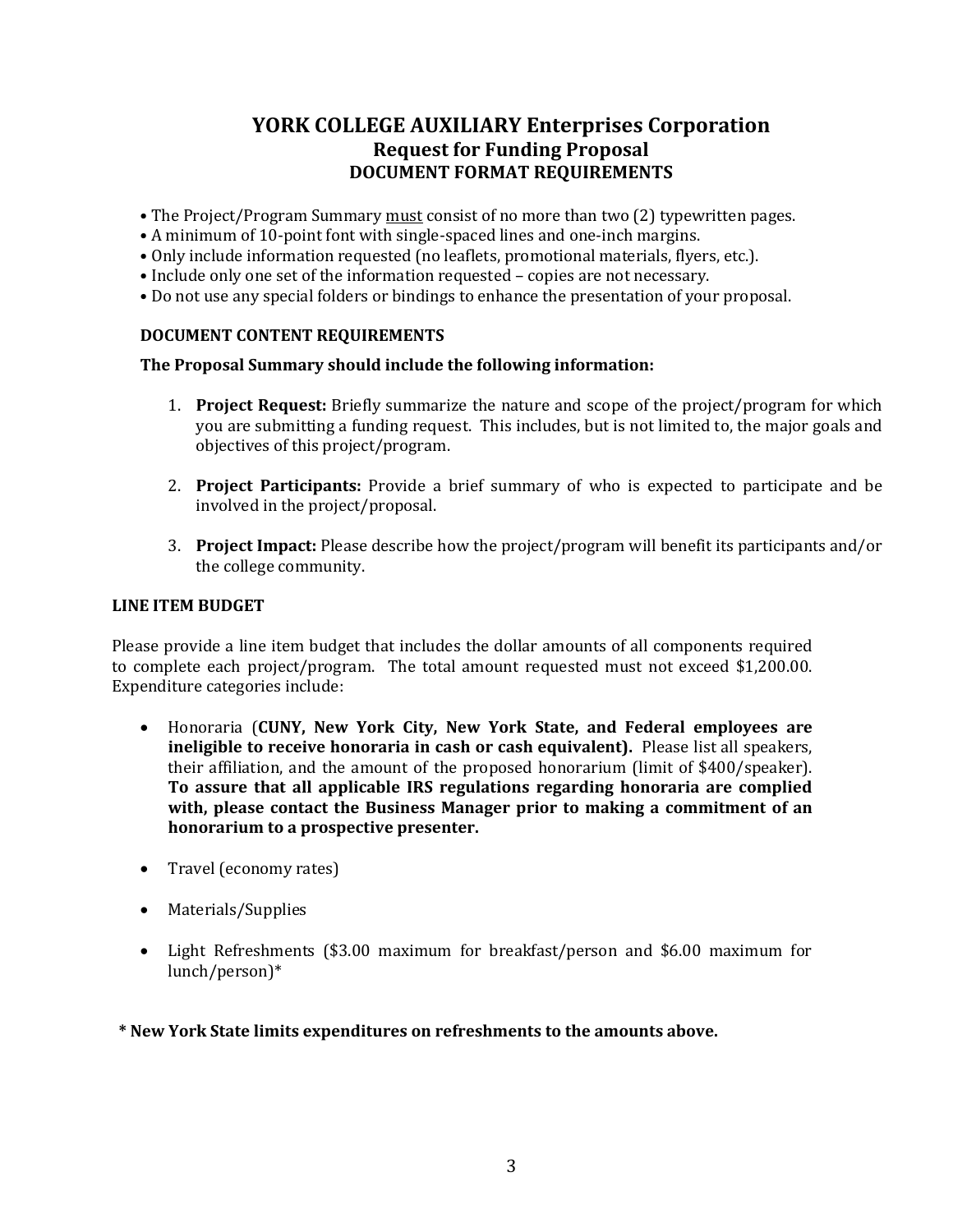## **York College Auxiliary Enterprises Corporation Request for Proposal Guidelines Fiscal Year 2014-2015**

## **I. BACKGROUND AND DESCRIPTION**

The York College Auxiliary Enterprises provides funding for campus initiatives twice per year. All requests should be consistent with Auxiliary Enterprises By-laws, which state "all funds must be used to assist in developing, improving and increasing the programs, resources and facilities of York College to enable it to provide more extensive educational opportunities and services to its students, faculty, administrative staff, alumni and others in the college community."The principal venues for achieving these goals are colloquia and seminars through which York College faculty and staff have an opportunity to explore topics of intellectual and pedagogical interest and importance. **The Auxiliary Board will attempt to support as many innovative proposals that will have an impact on student success and will give priority to those that support student retention, academic success, student life and environmental sustainability.**

Funded projects in the past year include: *Academic Departments Recruitment/Retention Events-\$500 Supplemental support of Art and Cultural Events-\$1200 Health and Wellness Events-\$1200 Mathematics Seminars -\$800* 

This RFP process does not provide support for research or for the acquisition of furniture and equipment. Such proposals should instead be directed to your Division Vice-President or Dean for funding consideration by other sources.

## **II. REQUEST FOR PROPOSALS**

The Request for Proposals (RFP) is designed to solicit a broad response from faculty and staff members throughout the York College community for new teaching and learning ideas and strategies. The York College Auxiliary Enterprises operates on a fiscal year that begins July 1 and ends on June 30. It is, therefore, required that all initiatives and financial transactions occur prior to June 30. All applications must be received by 5:00PM on the application dates. Applications that are received after the due dates will not be considered. Decisions and application updates will be sent via e-mail on the notification dates listed on the proposal cover page. Decisions of the Auxiliary Board are final. Grant recipients will be asked to provide a written report on the outcome of their project. The report will be due in the President's Office by July 31, the format for which will be provided at the time of award notification.

## **III. REVIEW PROCESS**

Each proposal will be reviewed by members of the Budget and Contracts Committee with recommendations made to the full Auxiliary Board. The Board represents a broad range of academic disciplines, student representation, and Administration (including the President). The Budget and Contracts Committee reviews proposals at the conclusion of each submission period and makes recommendations to full Auxiliary Board, which makes final funding decisions. Review criteria include the following:

 the relevance of the proposed project to York's overall mission of Student Retention/Recruitment, Student Life Enhancement, Academic Success, and Environmental Sustainability